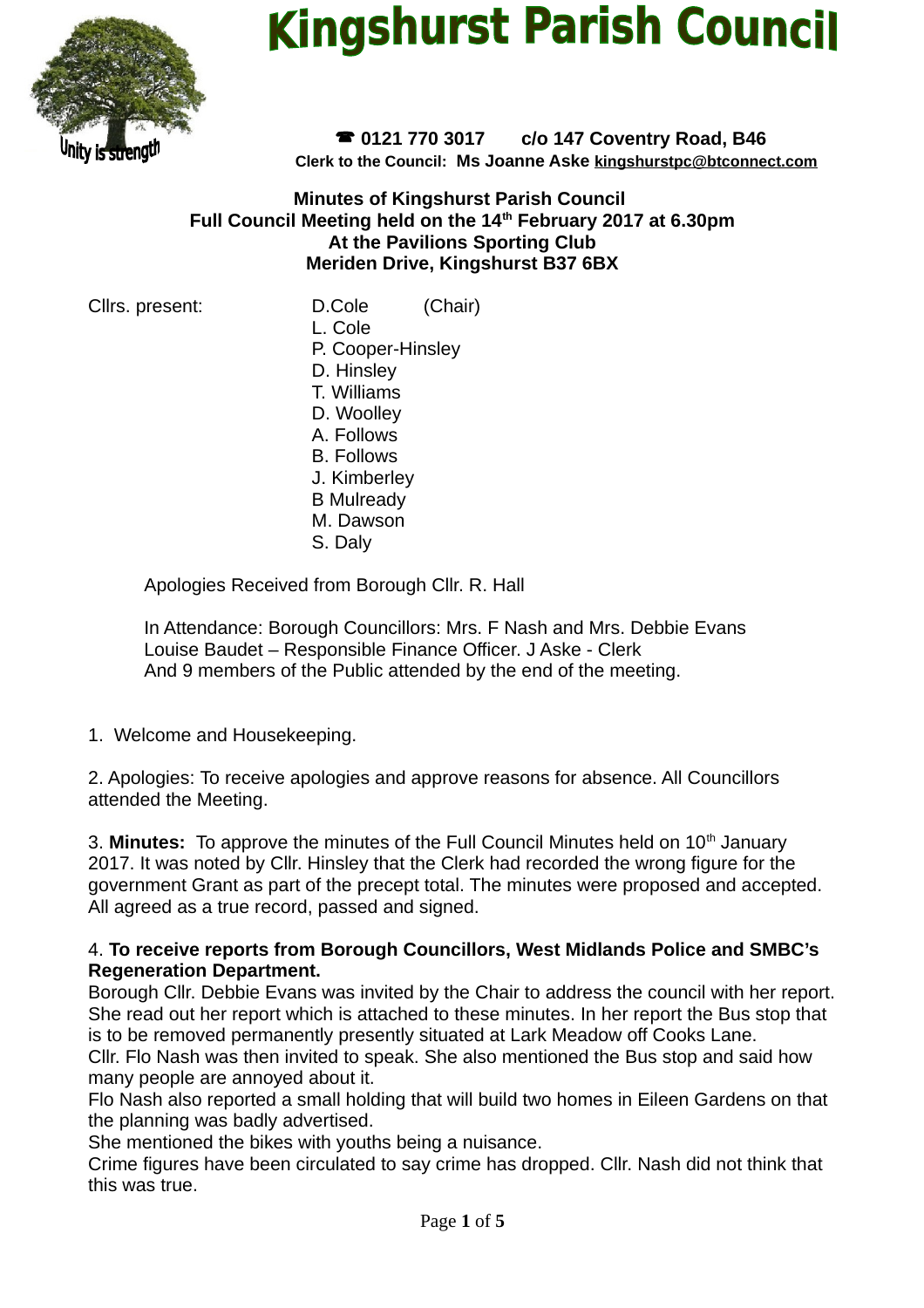She said that Cllr. Evans has covered everything in her report.

Chair added here that some residents are arriving from Eileen Gardens to participate in the public part of this meeting. He went on to say he has spoken to Paul Tovey of SMBC today and he agreed to talk to network West Midlands regarding the idea of a survey based on the use of the Bus stop. Chair hopes the KPC and Borough Councillors can get involved with it.

Cllr. David Woolley raised the problem with drug dealing in and around the Parade and the Park. He mentioned the Security gates on the Parade and how badly the service is to lock them regularly.

Cllr. Hinsley mentioned here the proposals of the Master Plan of the Parade. He suggested that the gates will disappear when this happens.

Chair thanked the Borough Cllrs.

He then went on to read the reports from David Mackins of the Regeneration Program and two reports from West Midlands Police.

All reports will be attached to the minutes for the minute book.

### 5. **Finance: To receive and approve reports from KPC Finance Committee and make decisions as appropriate.**

5.1 Report from the RFO Louise Baudet: The RFO Louise Baudet read out her report. (attached to these minutes.

The money from the Awards for the Jubilee Gardens needs to be assigned to a particular project. She requires an indication of how this money will be spent. Clerk will ask Gro Organic to the next meeting and this can then be discussed. An End of Grant Report will need to be put in place.

Cllr Cooper-Hinsley reported damage to the children's part of the Gardens.

Cllr Daly requires receipts to prove what Gro Organic have spent with the Award Grant that the KPC applied for.

All Cllrs require these copies.

She reported that her contract with the KPC is coming to an end. She has written to the Chair to ask that in his appraisal for the Clerk her training should be considered regarding the accounts. The appraisal is required as soon as possible and it was nominated that Cllr. Linda Cole accompany the Chair to action this.

5.2 **To agree and pass payments for February 2017.** Approval Cheques of £5315.78 All agreed.

**5.3 To consider any other items for payment.** A bill from SMBC for the Christmas tree had been received that day at a cost of £1903.91. This was agreed.

**5.4 Update on Invoice from former RFO.** It was agreed and passed to give Arden Associates 14 days to return the outstanding money owed to the KPC. It was discussed that the issue will be taken to the small claims court if there is no satisfactory outcome. **5.5 To Agree to choose an Internal Auditor:** As no response has been received from

Louise Best, the RFO has asked for three quotations from Internal Auditors. **5.6 Precept for 2017/2018.** The precept for this year has been agreed of £53,754 to

include the government Grant of £2662.00. The cost to the electorate will be £51,090.

**5.7 To consider the purchase of assistive technology to assist Councillor Daly to read council documents as part of her duty as a Parish Councillor.** Cllr. Daly gave a pamphlet with details on for an aid to help her read electronically at the price of £1,650. Discussion took place regarding other avenues of devises. Cllr. Follows had found one for £650.

It was decided to defer this to the next agenda so as more research can be done. Cllr. Kimberley said we have an obligation to purchase this under the disabilities act.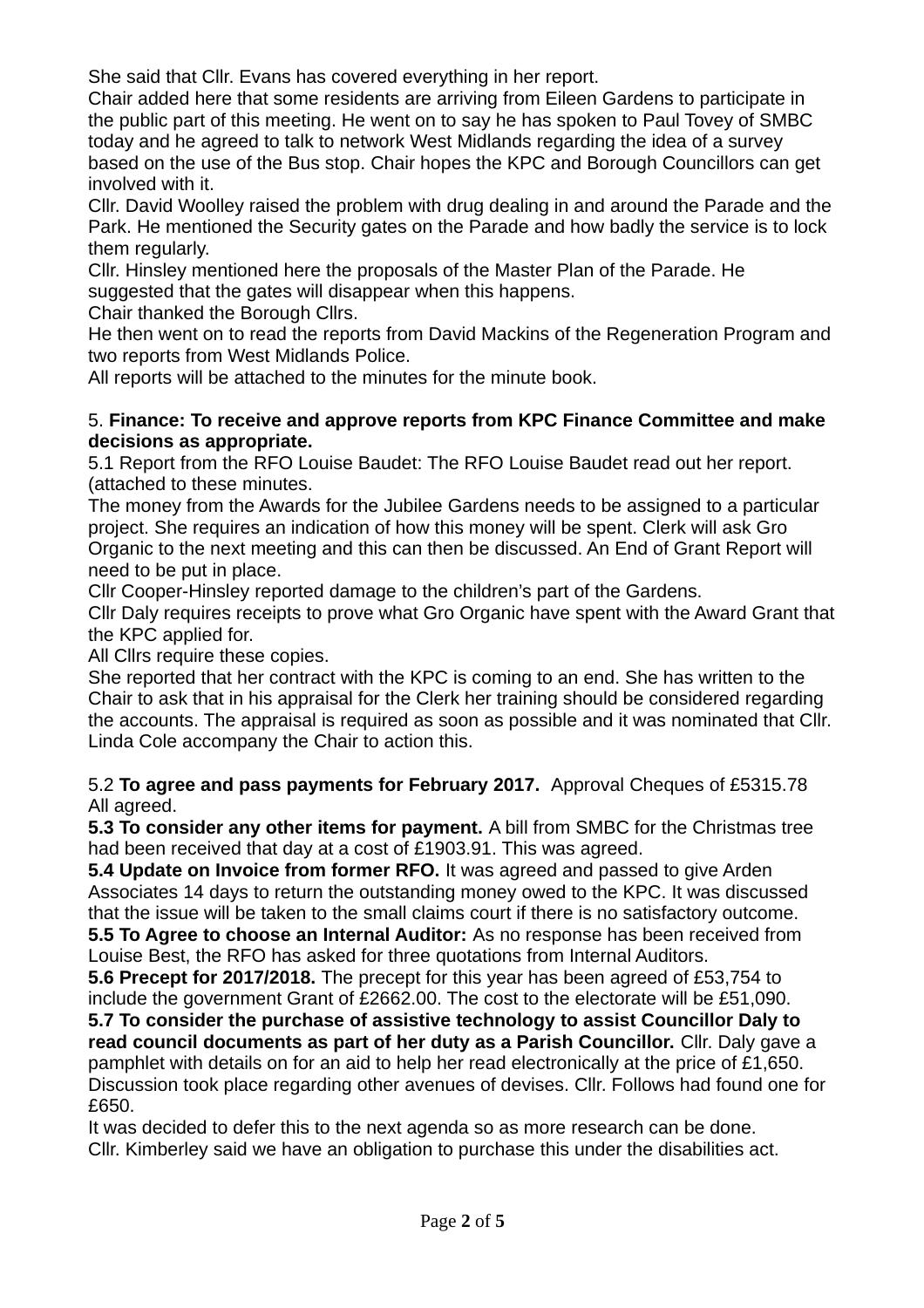## 6. **Events: To receive and approve reports from KPC Events Committee and make decisions as appropriate.**

Cllr Tina Williams had distributed a report which will be attached to these minutes for the minute book.

In the report she mentioned the Christmas Tree Festival of 2016 and addressed the Ups and downs of the event. Advertising was a negative. Another Christmas Tree festival is scheduled at St. Barnabas for 2018.

She also asked the councillors if they would agree firstly to help with a flower festival for their diamond anniversary celebrations at St. Barnabas. This was agreed. It was also agreed that the KPC will pay for a banner to advertise the Flower Festival at a cost of around £60. The date for this would be  $12<sup>th</sup>$  June for one week. All passed by the Majority of the Councillors.

A discussion took place here regarding the Christmas Tree Lighting in the Parade. Cllr. Dawson discussed here that a Christmas tree festival can be held in a shop on the Parade. Cllr. Williams said that there is not enough people to man the Festival. A heated discussion took place here regarding this subject.

It was decided that a Christmas Tree Festival could take place in another Church and this would be looked into. The motion was taken to ask the Evangelical Church this year to put on a Festival.

## **7. Allotments: To receive and approve reports from KPC Allotments Committee and make decisions as appropriate.**

**7.1** Possibility of an informative theory workshop for Allotment Holders to be held in the Library. This item was placed on the agenda as there are some allotment holders that wanted further information and education regarding their allotments.

Cllr. Pauline Cooper-Hinsley offered Mr. Whitehead a long term allotment holder to help these people.

Cllr. David Hinsley mentioned here that other allotments look very untidy and another inspection should be done.

Gro Organic was mentioned here too regarding the Jubilee Gardens.

Chair went back to the workshop and asked the clerk to write to each allotment holder to see if they were interested in attending a workshop.

After we have the numbers then it would be prudent to get a cost of hiring a teacher from the National Society of Allotments.

Cllr. Hinsley requested information regarding the fees that the National Society of Allotments charged. Clerk read out the information that £3 per person is charged for their insurances.

**8**. **Pavilions:** To receive and approve any reports regarding the Pavilions Sporting Club and make decisions as appropriate. This will be part of the private meeting after this meeting.

**9.** M.E.B Lease. To agree and pass the legalities of increasing the Lease time and rent charges for the use of the land at the Pavilions. Richard Holt of Evans Derry now has all the information to do the renewal lease. His fee for this is £201 an hour. All agreed with this and that Richard will ask the Company if they will pay his fees.

## **10. To receive reports from members representing KPC on outside bodies**

**10.1** Birmingham Airport Consultative Committee: Cllr. Dawson will attend the meeting tomorrow February  $15<sup>th</sup>$  at 1.30am.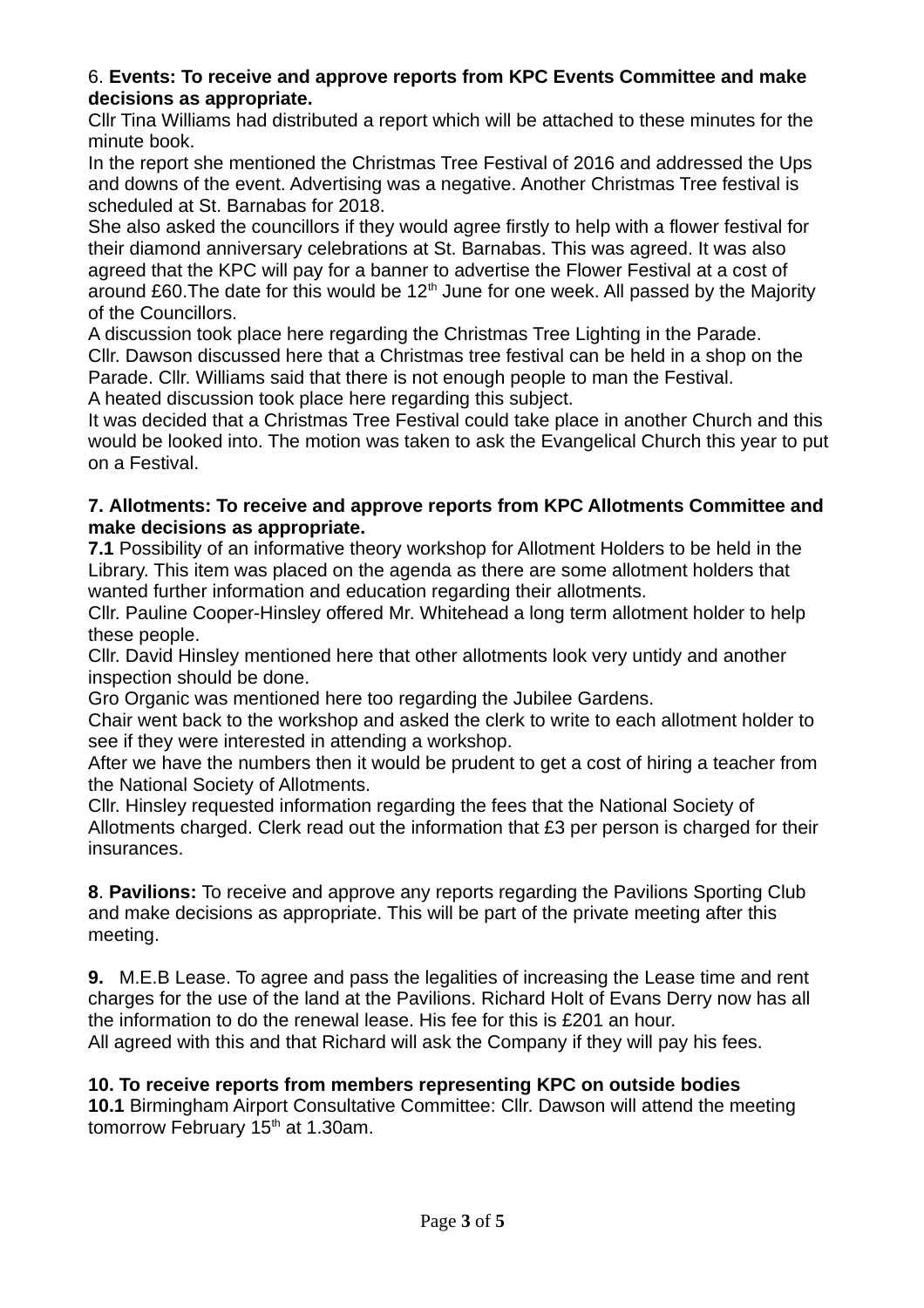**10.2** WALC/SAC. Cllr. Hinsley reported that the meeting of the 12<sup>th</sup> January was hosted at the Pavilion and thanked the Clerk for attending and taking the minutes.

Jim Hart from SMBC was the guest speaker. He spoke of Stronger Communities, where as all local services work together to save money.

**10.3** School Governors Reports. Cllr. A. Follows - Yorkswood Primary had a full governors meeting. Topic included the re build which has been put back a few months. It is hoped the children can move to the new building in the six weeks summer holidays.

Chair Cole stated that the Kingshurst was scheduled for this evening. He will report back. **10.4** North Solihull Partnership Forum: Cllr. Hinsley reported the date for by annual meeting has been cancelled and he is waiting for the date of the next meeting.

**10.5** Regen: Nothing to add here.

## **11. Progress reports for information/action and make decisions as appropriate:**

11.1 Publication scheme and website. Cllr. David Hinsley after investigation with BT has nothing further to report. He now requires further information regarding the account with BT. This will be supplied after the meeting.

**11.2** Standing Orders. Nothing to change or report here.

**11.3** Residents Meeting hosted by the KPC. Date and Time to be discussed. Chair asked Cllrs to let the Clerk know what dates are best for them.

## **12. Planning: To consider and comment on any planning applications received:**

Nothing had been received.

21 Eileen Gardens planning had never been received by the Clerk.

## **13. Planning: To consider, comment and take action if appropriate on any planning that is being proposed for the future:**

13.1 Local Development Plan: Nothing to report

13.2 Mountfort Public House Site: Nothing discussed here.

13.3 Schedule of Call for sites submissions. Date of the  $17<sup>th</sup>$  February to get any letter in.

**14**. **Information items:** To receive and discuss items for information and comment/action if appropriate.

**14.1** Correspondence and emails:

Each member of the Council had received emails.

A telephone call had been received from Kevin Kane-brook asking if he can be a guest speaker at the next meeting with the subject of 'North Solihull Start up Programme'. All agreed.

Cllr. Hinsley mentioned the issue regarding with a park bench under the stair well on the Parade. Nothing has been received to confirm that it has been removed.

## **15. Public Participation:**

To adjourn to allow public participation for 15 minutes.

Residents are invited to give their views and question the Parish Council on issues on this agenda, or raise issues for future consideration at the discretion of the Chairman. Members of the public may not take part in the Parish Council meeting itself.

Residents from Eileen Gardens and Cooks Lane had joined the meeting to speak with the Borough Councillors regarding the removal of a Bus Stop near Larkmeadow. This will be removed and not replaced to make way for the new road to the new homes planned to be built on Babb's Mill.

Chair mentioned here the telephone calls he has made and a survey will be done. Cllr. Nash mentioned the hardship this will cause to the elderly residents that use it.